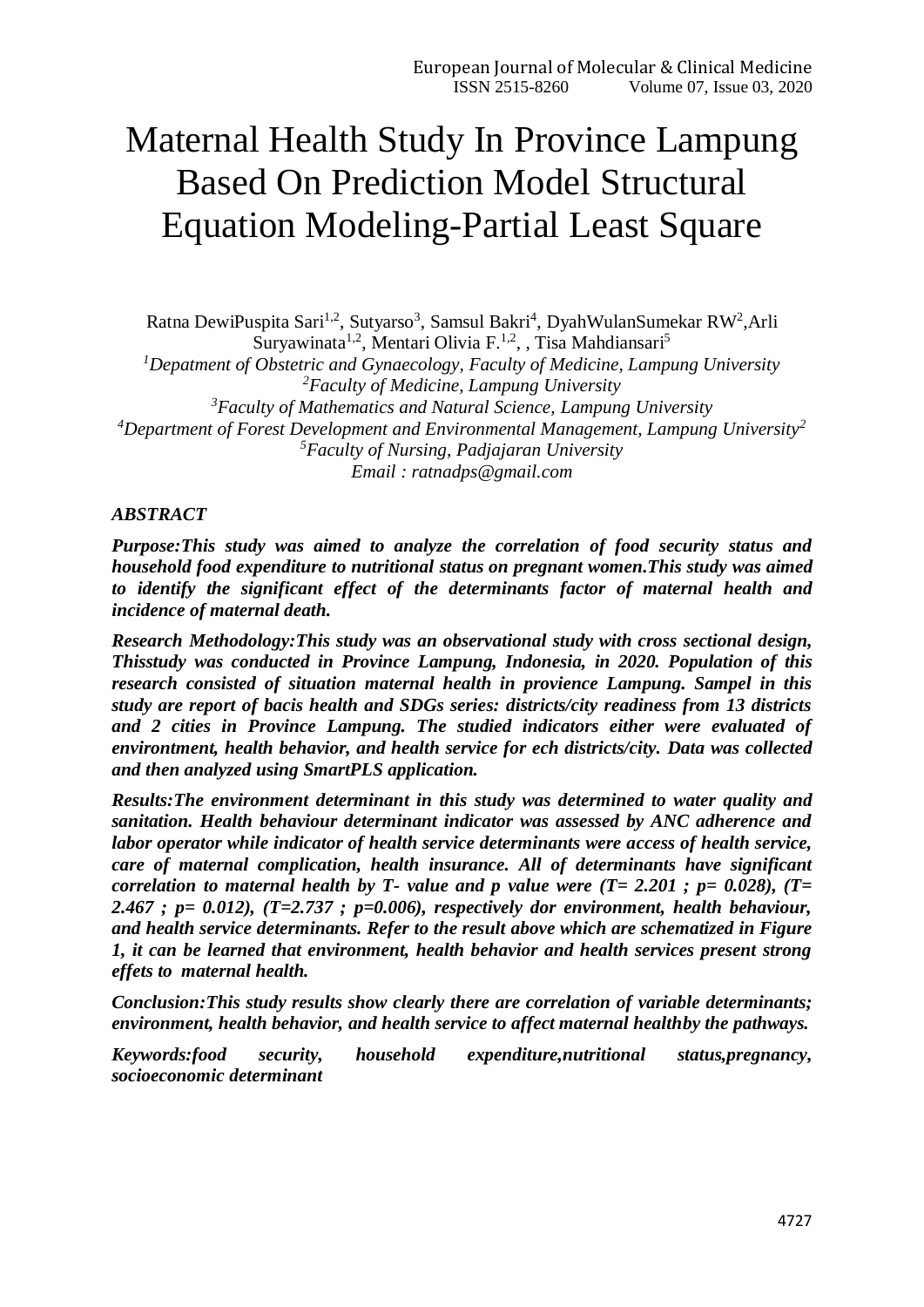# **1. INTRODUCTION**

Maternal mortality has become an indicator of health and socioeconomic development and reflected by all national health systems and intersectoral collaborations. Health indicators are reflected the overall status of health system and various aspects of state structural. Decrease Maternal Mortality Ratio (MMR) is defined as the goal to improve maternal health, (WHO, 2019).

Maternal death has become a global health problem in both developed and developing countries, (Ibrahim, 2016). WHO estimated was 295.000 maternal deaths and 94% which occur in developing countries and majority of maternal deaths can be prevented but the efforts are unoptimal, (WHO, 2019). Achieving the SDG's is a challenge to the health system worldwide.

The global MMR reported reduce from 380 maternal deaths per 100.000 live births in 1990 to 211 maternal deaths per 100.000 live births in 2019 (WHO, 2013, 2019). Indonesia has MMR are 305 maternal deaths per 100.000 live births in 2015, (ASEAN, 2017; Badan Pusat Statistik, 2015). In 2015 United Nations Development Programs (UNDP) reported the risk of maternal death estimated at 20.000 maternal death from five million live births in Indonesia. Province Lampung has been 149 maternal deaths per 100.000 live birth in 2018, (Dinkes Provinsi Lampung, 2019). Therefore, needs optimal efforts to reduce of MMR and improve of maternal health until 2030, (Cameron & Cornwell, 2015; WHO, 2013; Yani & Duarsa, 2013).

The identification the factor which contribute of maternal death was important to reduce MMR because 94% of maternal death in the world occurred in low-resource settings and could have prevented, (WHO, 2019). Mc Carthy and Deborah (1992) in their study explained that maternal death is complex which caused due to medical or non-medical factors. Health care systems are a critical to decrease maternal death, (Sajedinejad et al., 2015). A systematic reviewed studies on basic public health there are four aspects to affect of health, such as environment, health behavior, health service, and genetic factors, (Blum, 1974; Tulchinsky & Varavikova, 2014).

Environment has the most influence on the public health, it has 40% influences of health. Environmental factors are thought to mechanism in mothrs death, (Arriaga & Davis, 1969; Mosley & Chen, 1984). Water quality and sanitation are an important environmental factors in health. Increasing the avaibility of clean water and sanitation is expected to reduce maternal death, (Carlson, 2011; Cheng, Schuster-Wallace, Watt, Newbold, & Mente, 2012; Meh, 2017). In addition, health behavior contributes 30% affects of health because a healthy environment is very dependent on behavior. Poor sanitation practices can increase risk of infection, induce stress during pregnancy and may contributed to risk pregnancy, (Padhi et al., 2015). It was estimated that women in households with poor sanitation had 3.07 (95% CI 1.72–5.49) higher odds to get health problems and maternal death, (Benova et al., 2014).

Health services supported the realization of health as 20%. Health facilities are available to improve maternal health but there are influencing factors such as a motivating factor to use health services and a facilitate the occurrence of an action where availability of health facilities and infrastructure as an assessment, (Rachmawati et al., 2017; Setiawan et al., 2016). The genetic factors only contibute 10% of health. However, genetic factor not explain clearly.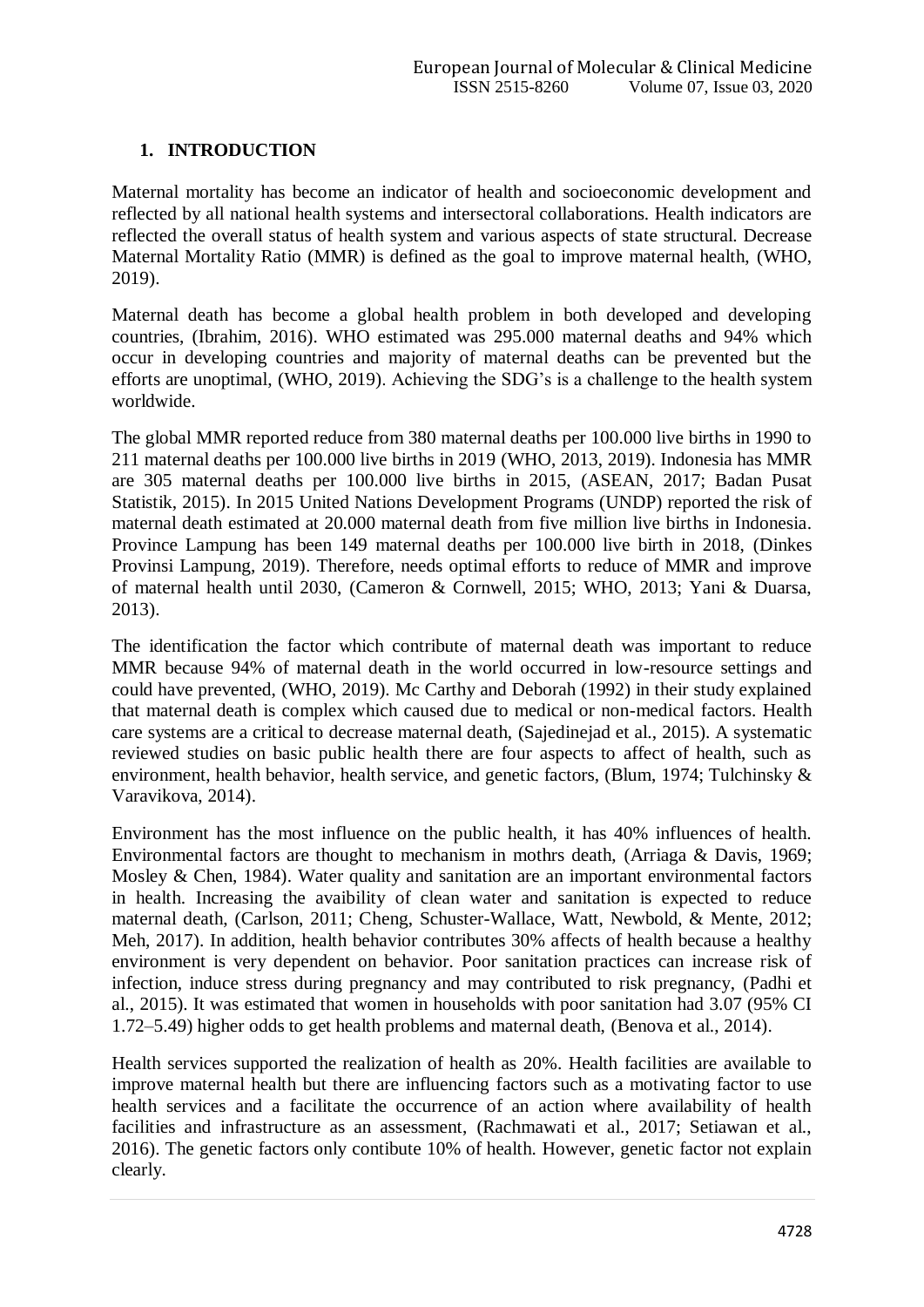This study aimed to identify the significant effect of risk factor maternal health and incidence of maternal death. Since environment, health behavior, health service were latent variabels which couldn't be meassured directly. Structural Equation Modeling (SEM) was then required to analyze the effect rather than the ordinary regression model. The knowladge of how environment, health behavior, and health service will then be use usefull to reduce maternal death.

# **2. RESEARCH METHODOLOGY**

## *Study Site and Sample*

This study has been conducted in provience Lampung in 2020. Population of this research consisted of situation maternal health in provience Lampung. Sampel in this study are report of bacis health and SDGs series: districts/city readiness from 13 districts and 2 cities in Province Lampung. The studied indicators either were evaluated of environtment, health behavior, and health service for ech districts/city.

## *Research Variables*

Research variabels in this study were latent variables, which cannot be measured directly and must be measured through their indicators. The dependent variable was maternal health status, which was measured by Maternal Mortality Rate (MMR), prevalence of bleeding, prevalence of hipertension in maternal (preeklamsia), prevalence of metabolic disorders (Diabetes Melitus (DM) in maternal, ect), prevalence of circulatory system disorders (Cardiac Heart Failure (CHF), stroke, ect), prevalence of infection, and prevalence of other diseases. The independent variabels consistes of environment, health behavior, and health services.

# *Data Collection and Analysis*

Report of Lampung province basic health research (Riskesdas) in 2018 was performed in order to collect data in this research. The data collected were then analyzed using Structural Equation Modeling (SEM). SEM is a statistical method which can be used to measure not only relationship among all latent variabels but also measure relationship between latent variabels and indicators. This method provide relationship significance among latent variabels simultaneously, (Sholiha & Salamah, 2015).

Partial Least Square (PLS) algorithm was chosen to set up SEM since the data was considered asn non-normal distribution and due to its multicolinerity. SmartPLS supporsts graphical modeling and carries out the bootstrapping procedure to generalate significance measurements. PLS algorithm evaluation consists of measurement model evaluation (outer model) and structural model evaluation (inner model), (Hair et al., 2013; Haryono, 2016). Measurement model evaluation was perform of evaluate goodness of concerned indicators to represent their latent variabels signified by loading indicators values. Meanwhile structural model evaluation to evaluate goodness of relatianship between independent laten variabels adan dependent laten variabels signified by value of both the path model coefficient and  $\mathbb{R}^2$ . In this research, PLS analysis was performed by specifying the sampling number of 5000 for bootsrapping. Furthermore, the latent variabels of maternal status, environment, health behavior, and health services score were estimated for analysis.

# **3. RESULTS**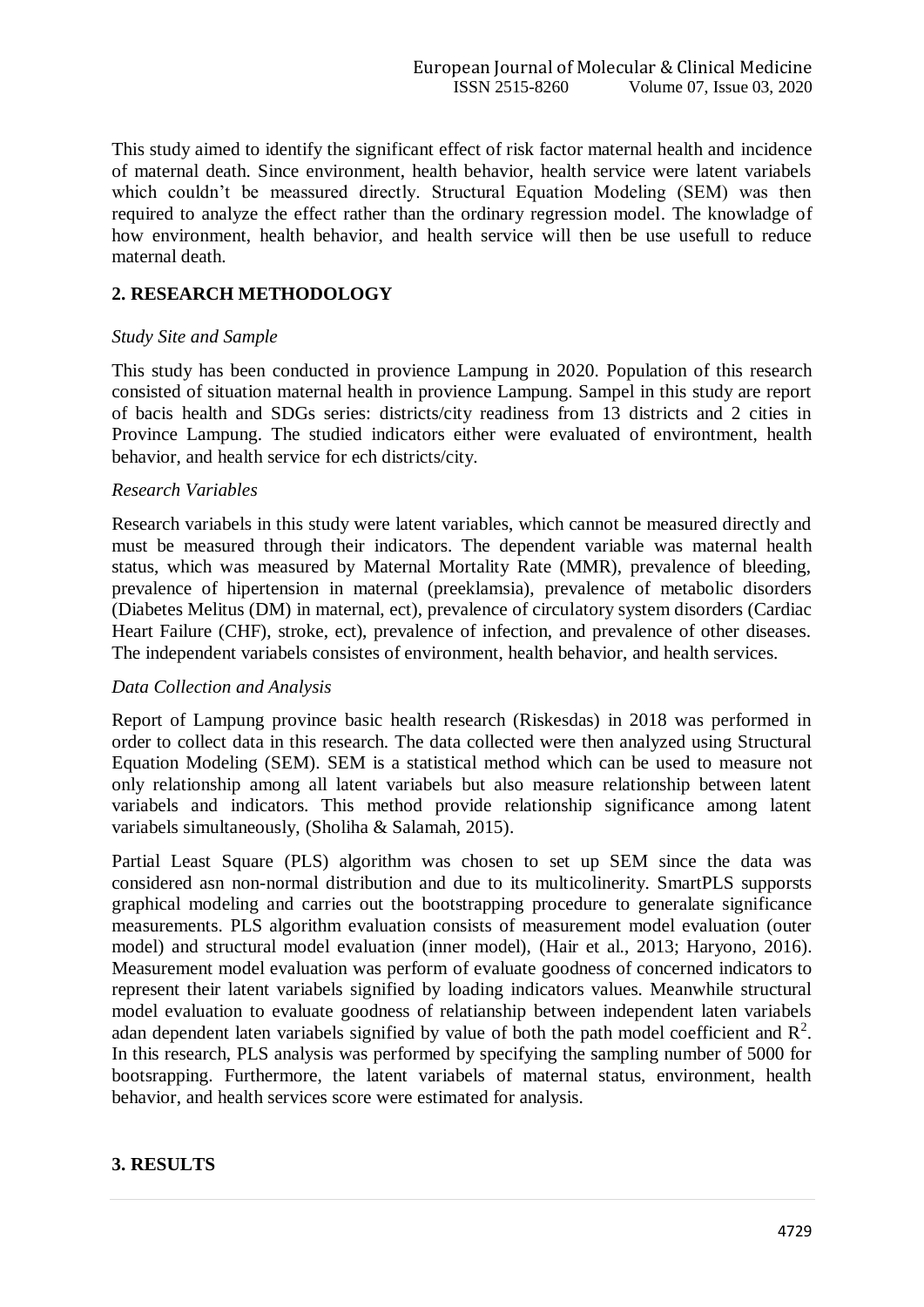

PLS path model of maternal health has been developed, to identify relationship between latent variable and indicators as well as correlation among the concernes variabels namely

environment, health behavior, and health services (**figure 1**). In this path model, environment, health behavior, and health services is predicted to affect maternal health directly. The significances of predicted simultaneous path were then analyze during the model runnging (measurement model and structural model evaluation). The path coefficient of the structure model and bootstrapping results test for outer loding of measurement model are presented at **Table 1** and **Table 2.**

Figure 1. PLS path model of environment, health behavior, health services

| Bootstrapping Test for Path Coefficients        |          |          |                   |       |                  |           |  |  |  |  |
|-------------------------------------------------|----------|----------|-------------------|-------|------------------|-----------|--|--|--|--|
| Indicators                                      | Original | Mean     | Standard Standard |       | $T$ -            | $P_{-}$   |  |  |  |  |
|                                                 | Sample   |          | Deviation         | Error | <i>Statistic</i> | Value     |  |  |  |  |
| Environment $\rightarrow$ maternal health       | 0.630    | $-0.514$ | 0.286             | 0.296 | 2.201            | $0.028*$  |  |  |  |  |
| behavior $\rightarrow$<br>Health<br>maternal    | 0.266    | 0.272    | 0.108             | 0.126 | 2.467            | $0.012^*$ |  |  |  |  |
| health                                          |          |          |                   |       |                  |           |  |  |  |  |
| services<br>Health<br>maternal<br>$\rightarrow$ | 0.010    | $-0.068$ | 0.287             | 0.241 | 2.737            | $0.006^*$ |  |  |  |  |
| health                                          |          |          |                   |       |                  |           |  |  |  |  |

| Table 1.                               |  |
|----------------------------------------|--|
| ootstranning Test for Path Coefficient |  |

 $*$ p value < $0.05$ 

Table 2. Bootstrapping test for outer loadings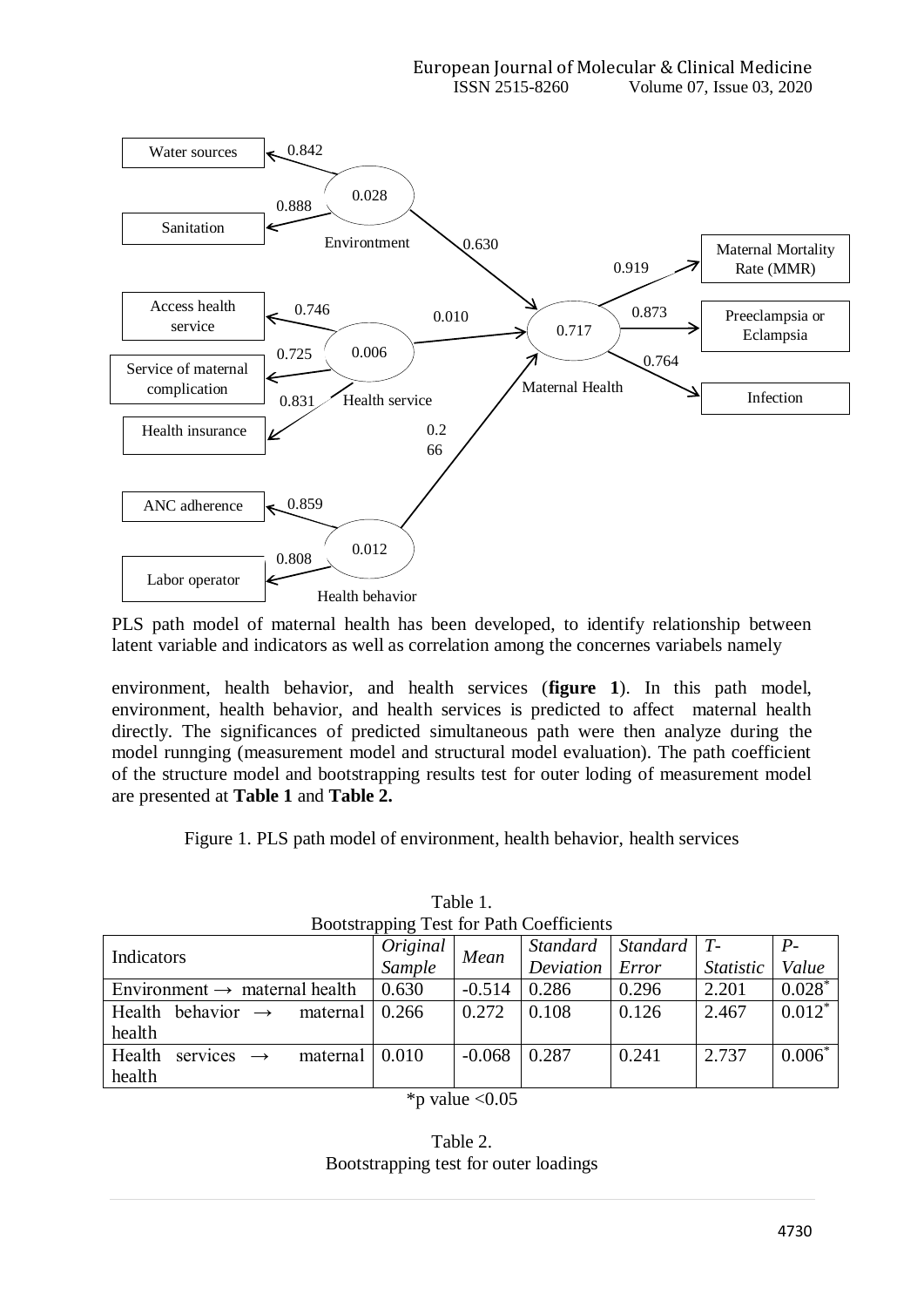| Indicators                                   | <i>Original</i> | Mean  | <b>Standard</b><br>Deviation | <b>Standard</b> | $T-$<br><b>Statistic</b> | $P-$     |
|----------------------------------------------|-----------------|-------|------------------------------|-----------------|--------------------------|----------|
|                                              | Sample          |       |                              | Error           |                          | Value    |
| Access to good water sources $\leftarrow$    | 0.842           | 0.790 | 0.381                        | 0.203           | 4.235                    | $0.000*$ |
| Environment                                  |                 |       |                              |                 |                          |          |
| sanitation<br>Access to good<br>$\leftarrow$ | 0.888           | 0.834 | 0.273                        | 0.265           | 3.251                    | $0.001*$ |
| Environment                                  |                 |       |                              |                 |                          |          |
| ANC adherence $\leftarrow$ Health behavior   | 0.859           | 0.812 | 0.240                        | 0.282           | 3.491                    | $0.001*$ |
| Labor operator $\leftarrow$ Health behavior  | 0.808           | 0.723 | 0.258                        | 0.238           | 3.036                    | $0.002*$ |
| Good access to health service $\leftarrow$   | 0.746           | 0.683 | 0.268                        | 0.303           | 2.786                    | $0.006*$ |
| <b>Health services</b>                       |                 |       |                              |                 |                          |          |
| Service of maternal complication             | 0.725           | 0.579 | 0.381                        | 0.417           | 1.902                    | $0.058*$ |
| $\leftarrow$ Health services                 |                 |       |                              |                 |                          |          |
| Service health incurance $\leftarrow$ Health | 0.831           | 0.765 | 0.290                        | 0.310           | 2.869                    | $0.004*$ |
| services                                     |                 |       |                              |                 |                          |          |
| Maternal Mortality Rate (MMR) $\leftarrow$   | 0.919           | 0.906 | 0.129                        | 0.192           | 7.099                    | $0.000*$ |
| maternal health                              |                 |       |                              |                 |                          |          |
| Preeklampsia or<br>eclampsia<br>$\leftarrow$ | 0.873           | 0.874 | 0.132                        | 0.196           | 6.598                    | $0.000*$ |
| maternal health                              |                 |       |                              |                 |                          |          |
| Infection $(Y_6) \leftarrow$ maternal health | 0.764           | 0.643 | 0.341                        | 0.362           | 2.240                    | $0.026*$ |

\*p value  $< 0.05$ 

**Table 1** shows that all of the paths in the model are considered significant indicated by their *t-value* which higher than 1.96 (significant level = 0.05). Three path lines have origin and destination respectively as the following "Environment  $\rightarrow$  maternal health", "Health behaviour → maternal health", and "Health services → maternal health" have *t-value* of 2.201, 2.467, and 2.737 respectively. Refer to the result above which are schematized in Figure 1, it can be learned that environment, health behavior and health services present strong effets to maternal health.

**Figure 1** and **Table 1** also show that standardized path coefficients of "environment", "health behavior" and "health services" are positive, which mean that effects of environment, health behavior and health services to maternal health are also associated as positif. The path coefficient of connecting paths originated was calculated 0.630, 0.266, and 0.010. The resultant of environment, health behavior, health services can explain 71.7% variation maternal helath, as showed in **Figure 1**.

**Both Figure 1** dan **Table 2** show that most loading factors, except of Service of maternal complication are considered prominent to explain their latent variabel at 0.05 significant level (*t-value* > 1.96). It means that most of indicators, nine out of ten represent to explain their latent variable. **Figure 1** dan **Table 2** also show that acces to good sanitation is indicator with highest *loading factor value* ( $\lambda = 0.888$ ), compared to other indicators in environment. Indicator with the highest loading factor value indicates that the indicator also has the strongest correlation to latent variabel. Meanwhile, ANC adherence ( $\lambda = 0.859$ ) and Service health incurance ( $\lambda = 0.831$ ) are indicators which have strongest correlation to their latent variables, those are health behavior and health services respectively.

# **4. DISCUSSIONS**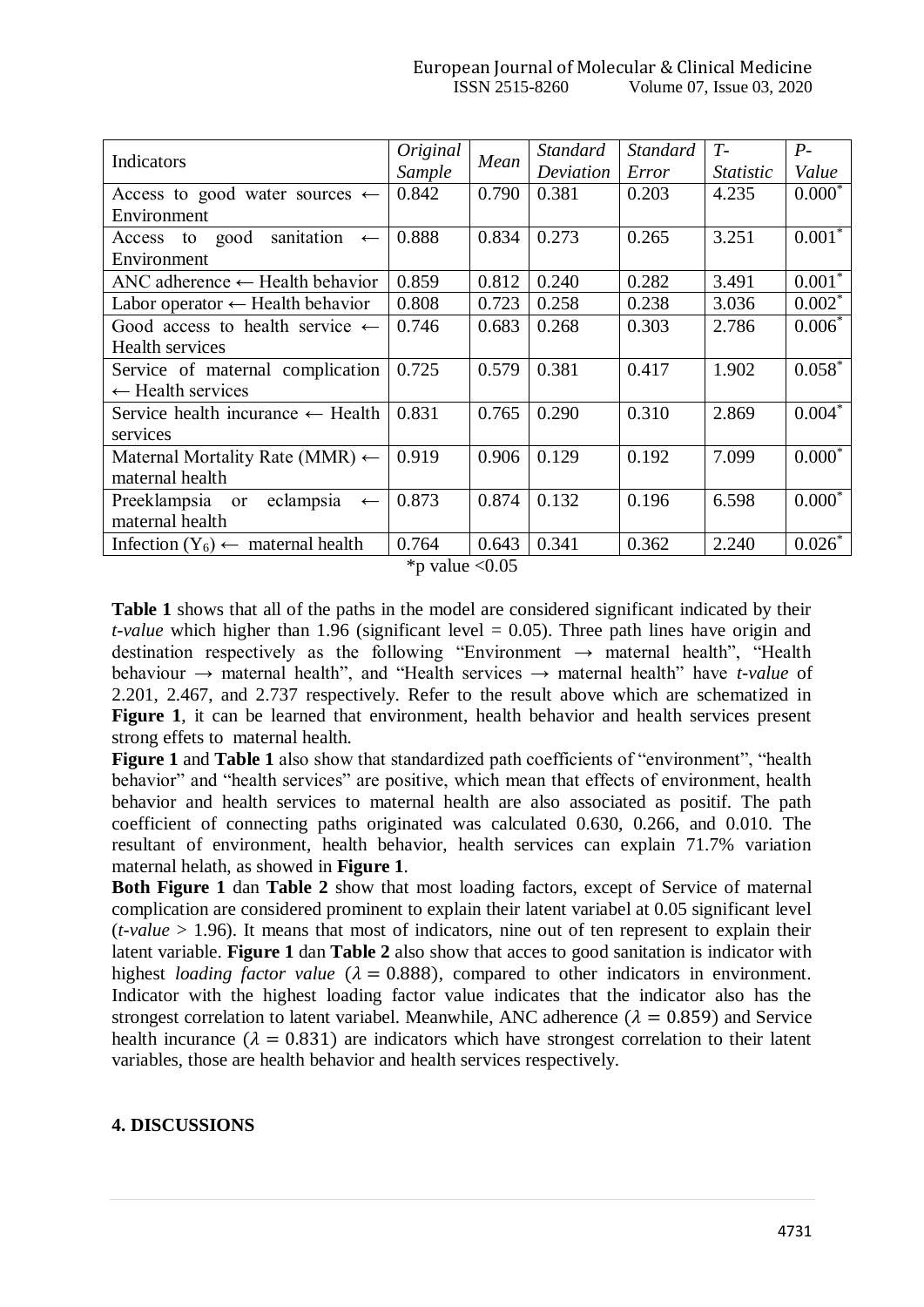This study assesses determinant variable to maternal health. The deteterminant were assessed in this study including environment, health behaviour, and health service. The SEM analysis pathway on this study show environment determinant have significantly impact to maternal health (  $T = 2.201$  ;  $p = 0.028$ ). The indicators of environments determinants on this study were water source quality and sanitation quality. Water and sanitation are two of many environment factors which have an important role in maternal health. Poor quality of water used in daily and sanitation were related to increased of maternal mortality rate due to some of direct and indirect mechanisms, (Benova et al., 2014; Cheng et al., 2012).

Poor quality of water could impact to poor hygiene at labor process, while infection to genitaltract due to poor handhygiene or contaminated surfaces was suggested. Infection and sepsis case due to poor water and sanitation wuality in daily have been suggested as the mechanism to affect of maternal health (Cameron et al., 2019; Campbell et al., 2015; Cheng et al., 2012; WHO & UNICEF, 2012). A meta-analysis to analyze correlation of water and sanitation to maternal mortality have conducted, the results shows that women with poor sanitation had3.07 (95% CI 1.72–5.49) higher odds to get health problems and maternal mortality, while effect of poor water quality showed a significant association with maternal mortality by OR = 1.50, 95% CI 1.10–2.10 (Benova et al., 2014).

Poor sanitation practices can increase risk of infection, induce stress during pregnancy and may contribute to adverse pregnancy outcomes even death, (Padhi et al., 2015). There are alternative infectious mechanisms. Infections during pregnancy (e.g. hepatitis E) can be waterborne and are associated with a high risk of death (Emerson & Purcell, 2004). Poor sanitation can lead to hookworm infestation which causes anaemia and may thus increase the risk of maternal death (Brooker et al., 2008).

The result of SEM analysis on health service to maternal health show a significant effect  $(T=$ 2.737; p= 0.006). Health service determinants in this study were assessed by access to health service ( $p= 0.006$ ), service of maternal complication ( $p= 0.058$ ), health insurance coverage  $(p= 0.004)$ . Health insurance is an important things to cover the use and quality health services and potentially improve maternal health outcomes. A systematic reviews conducted to analyze the effect oh health insurance coverage on the use and provision of maternal health services and maternal health outcomes. There is still relatively consistent evidence that prove health insurance was correlated with the use of maternal health services.

Financial barriers can play an important role in affecting timely access to maternal health (MH) services, which include ANC, skilled care at delivery, access to facility-based deliveries, and postnatal care (PNC). As a result, financial incentives, including health insurance, can address the demand-side and supply-side factors which affect the use and provision of MH services, thereby potentially influencing maternal and neonatal health outcomes(Comfort et al., 2013). Access to health service is related to maternal health services utilization which can affect to maternal health status on the population's. The utilization of maternal health services can increased accordingly by health insurance which provided by governance.

The utilization of maternal health services did have significant association with MMR and could reduce MMR effectively with every 1% increase in utilization rate, the maternal death would decrease by 0.35 per 100,000 livebirths(Zhao et al., 2020).In other study use same population in china (2019), there has been a low utilization rate in the ethnic rural areas of western China. A total of 760 women only 68 villages were enrolled to acsess maternal health services. Given the long travel time and distance for these woman breaking down barriers to accesing health services (Wu et al., 2019). Health behaviour as a determinants to affect maternal health were assessed by the ANC adherence and labor operator which significantly by statistic (T= 2.467 ;  $p= 0.012$ ). The behaviour to attending ANC program and about who is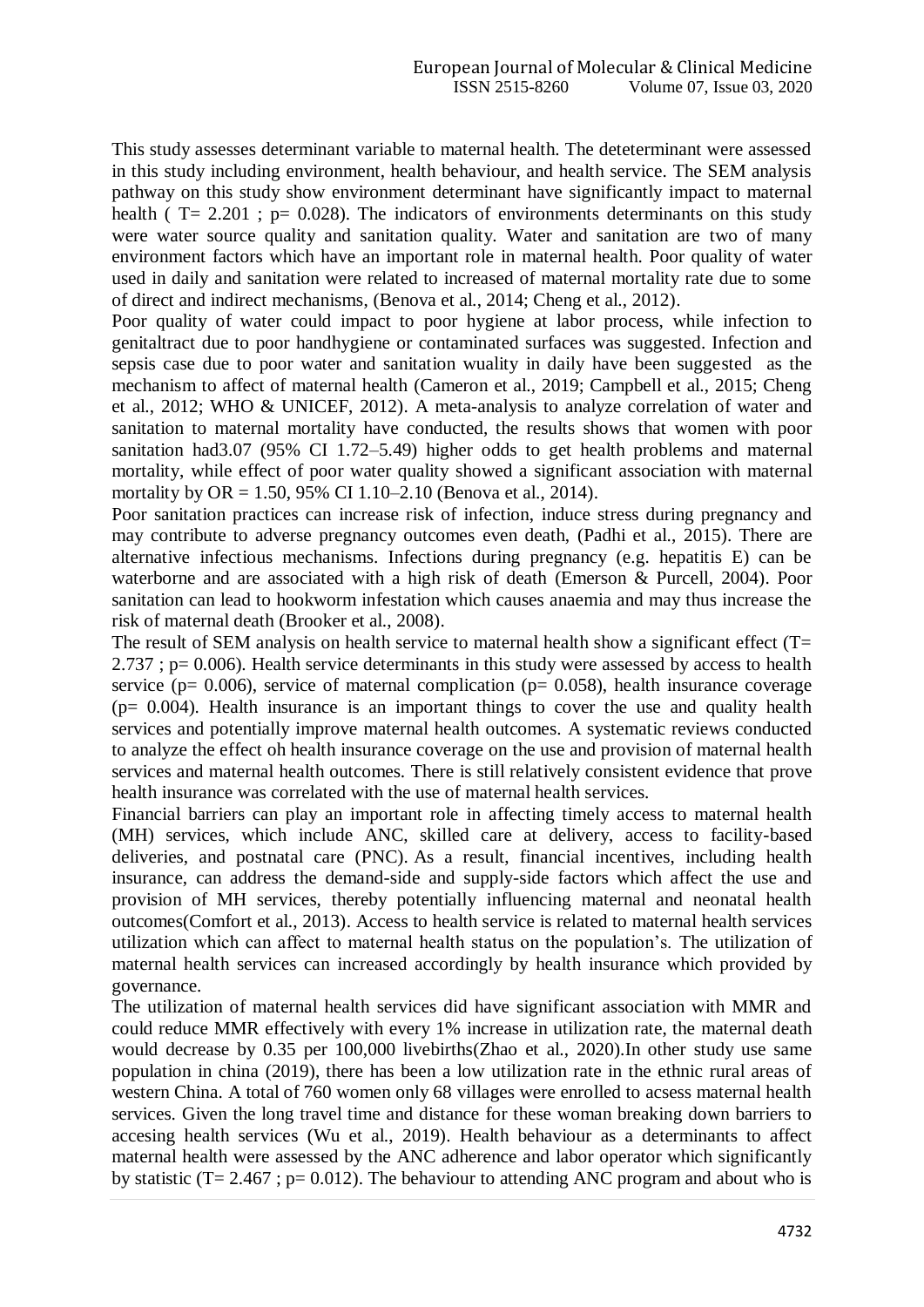the the operator to deliveries baby was known can affect the maternal health by screening among pregnancy. Low proportion of ANC and institutional births were to contribute the facility-based approach which the most commonly suggested determinants to affect maternal health (Kabali et al., 2011).

## **5. CONCLUSION**

This study results show there are any correlation of variable determinannts; environment, health behavior, and health service to affect maternal health. This study used Structural Equation Modeling (SEM) relationship between latent variabels and indicators simultaneously by the pathway (Figure 1).

## **REFERENCES**

- [1] Arriaga, E. E., & Davis, K. (1969). The pattern of mortality change in Latin America. *Demography*, *6*(3), 223–242. https://doi.org/10.2307/2060393
- [2] ASEAN. (2017). ASEAN Statistical Report on Millennium Development Goals 2017. In *ASEAN Secretariat*.
- [3] Badan Pusat Statistik. (2015). *Survei Penduduk Antar Sensus 2015*. BPS.
- [4] Benova, L., Cumming, O., & Campbell, O. M. R. (2014). Systematic review and meta-analysis: association between water and sanitation environment and maternal mortality. *Tropical Medicine & International Health*, *19*(4), 368–387. https://doi.org/10.1111/tmi.12275
- [5] Blum, H. L. (1974). *Planning For Health*. Human Science Press.
- [6] Brooker, S., Hotez, P. J., & Bundy, D. A. P. (2008). Hookworm-Related Anaemia among Pregnant Women: A Systematic Review. *PLoS Neglected Tropical Diseases*, *2*(9), e291. https://doi.org/10.1371/journal.pntd.0000291
- [7] Cameron, L., Suarez, D. C., & Cornwell, K. (2019). Understanding the determinants of maternal mortality: An observational study using the Indonesian Population Census. *PLoS ONE*,  $14(6)$ , 1–18. https://doi.org/10.1371/journal.pone.0217386
- [8] Campbell, O. M. R., Benova, L., Gon, G., Afsana, K., & Cumming, O. (2015). Getting the basic rights - the role of water, sanitation and hygiene in maternal and reproductive health: A conceptual framework. *Tropical Medicine and International Health*, *20*(3), 252–267. https://doi.org/10.1111/tmi.12439
- [9] Cheng, J. J., Schuster-Wallace, C. J., Watt, S., Newbold, B. K., & Mente, A. (2012). An ecological quantification of the relationships between water, sanitation and infant, child, and maternal mortality. *Environmental Health: A Global Access Science Source*, *11*(1), 1–8. https://doi.org/10.1186/1476-069X-11-4
- [10] Comfort, A. B., Peterson, L. A., & Hatt, L. E. (2013). Effect of Health Insurance on the Use and Provision of Maternal Health Services and Maternal and Neonatal Health Outcomes: A Systematic Review. *Journal of Health, Population, and Nutrition*, *31*(4 Suppl 2), S81. /pmc/articles/PMC4021700/?report=abstract
- [11] Dinkes Provinsi Lampung. (2019). *Profil Kesehatan Provinsi Lampung Tahun 2018*. Pemerintah Provinsi Lampung.
- [12] Emerson, S. U., & Purcell, R. H. (2004). Running Like Water The Omnipresence of Hepatitis E. *New England Journal of Medicine*, *351*(23), 2367–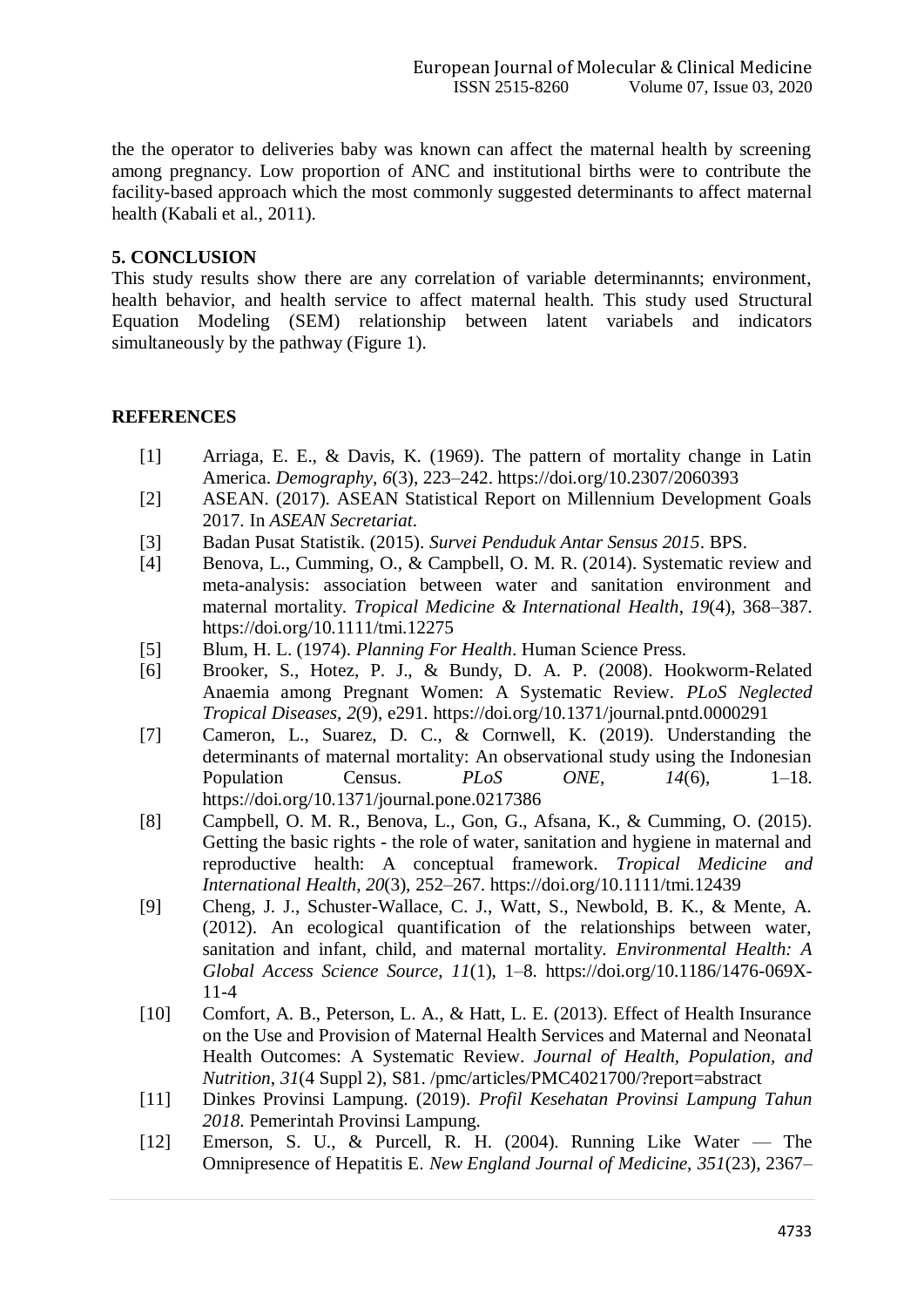2368. https://doi.org/10.1056/NEJMp048285

- [13] Hair, J. F., Ringle, C. M., & Sarstedt, M. (2013). Editorial Partial Least Square Structural Equation Modeling: Rigorous Applications, Better Results and Higher Acceptance. *Elsevier*, 1–12.
- [14] Haryono, S. (2016). *Metode SEM Untuk Penelitian Manajemen dengan AMOS LISREL PLS*. PT. Intermedia Personalia Utama.
- [15] Herawati, I. (2011). Analisis kematian ibu di Indonesia tahun 2010 berdasarkan data SDKI, Riskesdas, dan laporan rutin kesehatan ibu dan anak. *Pertemuan Teknis Kesehatan Ibu*.
- [16] Ibrahim, D. D. O. (2016). Social-economic determinants of maternal mortality in rural communities of Oyo State, Nigeria. *International Journal of Scientific and Research Publications*, *6*(9), 280–285.
- [17] Kabali, E., Gourbin, C., & De Brouwere, V. (2011). Complications of childbirth and maternal deaths in Kinshasa hospitals: Testimonies from women and their families. *BMC Pregnancy and Childbirth*, *11*(1), 29. https://doi.org/10.1186/1471-2393-11-29
- [18] Mosley, W. H., & Chen, L. C. (1984). An analytical framework for the study of child survival in developing countries. *Child Survival: Strategies for Research*, *10*(Supplement), 25–45. https://doi.org/10.2307/2807954
- [19] Padhi, B. K., Baker, K. K., Dutta, A., Cumming, O., Freeman, M. C., Satpathy, R., Das, B. S., & Panigrahi, P. (2015). Risk of adverse pregnancy outcomes among women practicing poor sanitation in rural India: A population-based prospective cohort study. *PLoS Medicine*, *12*(7), e1001851. https://doi.org/10.1371/journal.pmed.1001851
- [20] Rachmawati, A. I., Puspitasari, R. D., & Cania, E. (2017). Faktor-faktor yang Memengaruhi Kunjungan Antenatal Care (ANC) Ibu Hamil. *Majority*, *7*(1), 72– 76.
- [21] Sajedinejad, S., Majdzadeh, R., Vedadhir, A., Tabatabaei, M., & Mohammad, K. (2015). Maternal mortality: a cross-sectional study in global health. *Globalization and Health*, *11*(1), 4. https://doi.org/10.1186/s12992-015-0087-y
- [22] Setiawan, A., Lazuardi, L., & Hakimi, M. (2016). Analisis Distribusi Spasial Kematian Ibu di Kabupaten Banjarnegara Tahun 2011-2013. *Journal of Information Systems for Public Health*, *1*(2), 52–60.
- [23] Sholiha, E. U. N., & Salamah, M. (2015). Structural Equation Modeling-Partial Least Square untuk Pemodelan Derajat Kesehatan Kabupaten/Kota di Jawa Timur (Studi Kasus Data Indeks Pembangunan Kesehatan Masyarakat JAwa Timur 2013). *Jurnal Sains Dan Seni ITS*, *4*(169–174).
- [24] Tulchinsky, T. H., & Varavikova, E. A. (2014). National Health Systems. In *The New Public Health* (pp. 643–728). Elsevier. https://doi.org/10.1016/b978-0-12- 415766-8.00013-6
- [25] WHO. (2013). *Trends in Maternal Mortality: 1990 to 2013 Estimates by WHO, UNICEF, UNFPA, The World Bank and the United Nations Population Division*. World Health Organization.
- [26] WHO. (2019). *Trends in maternal mortality: 2000 to 2017: estimates by WHO, UNICEF, UNFPA, World Bank Group and the United Nations Population Division. Geneva*.
- [27] WHO, & UNICEF. (2012). *Countdown to 2015: Maternal, Newborn and Child Survival; Building aFuture for Women and Children*. World Health Organization.